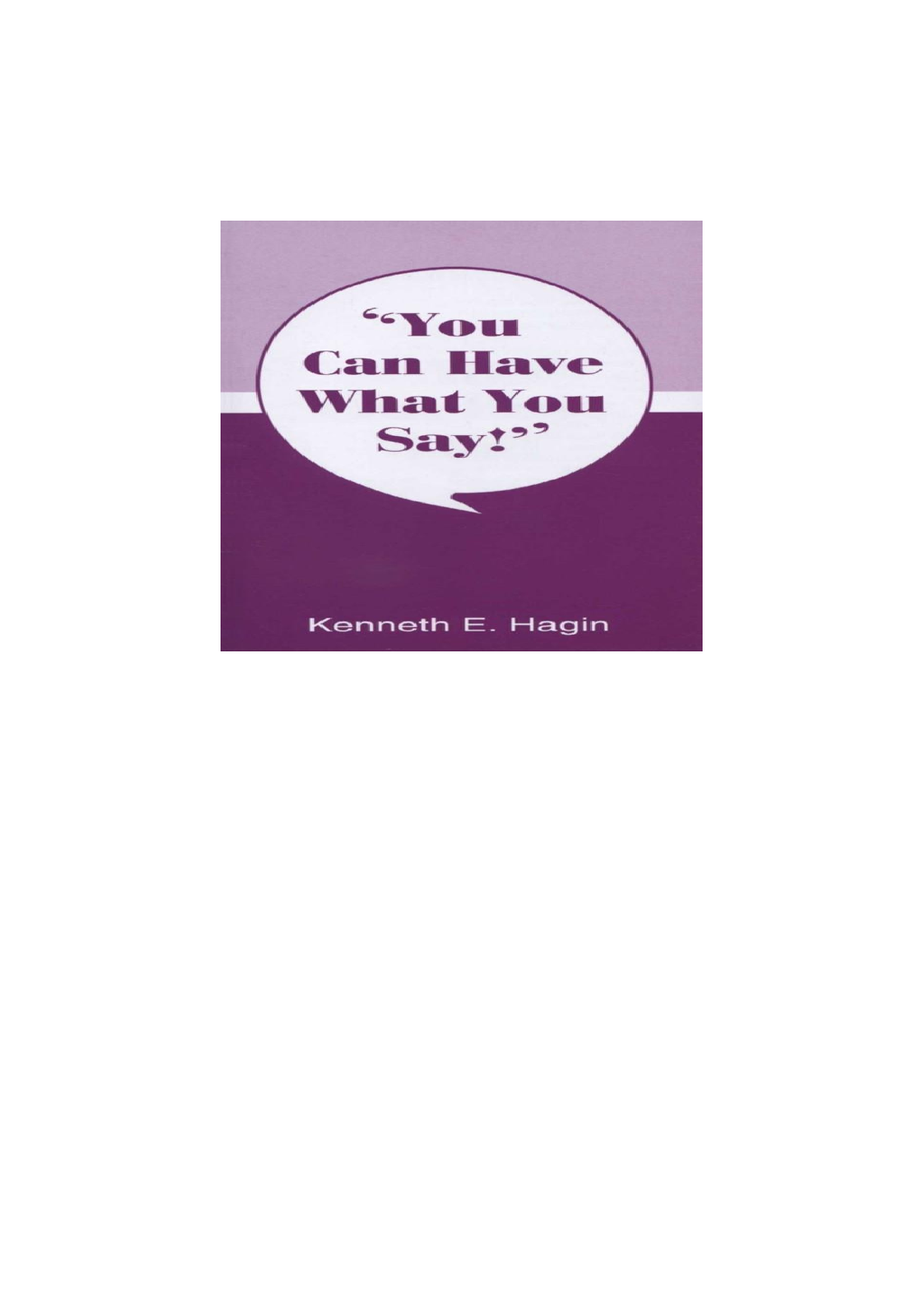*You Can Have What You Say*

## **KENNETH E. HAGIN**

## *Contents*

1 You Can Have What You Say

- 2 Don't Prepare for Failure
- 3 A Boy Preacher's Vision

# 4 You Can't Outdo God

**MARK 5:25-34**

**25 And a certain woman, which had an issue of blood twelve years,**

**26 And had suffered many things of many physicians, and had spent all that she had, and was nothing bettered, but rather grew worse,**

**27 When she had heard of Jesus, came in the press behind, and touched his garment.**

**28 For she said, If I may touch but his clothes, I shall be whole.**

**29 And straightway the fountain of her blood was dried up; and she felt in her body that she was healed of that plague.**

**30 And Jesus, immediately knowing in himself that virtue had gone out of him, turned him about in the press, and said, Who touched my clothes?**

**31 And his disciples said unto him, Thou seest the multitude thronging thee, and sayest thou, Who touched me?**

**32 And he looked round about to see her that had done this thing.**

**33 But the woman fearing and trembling, knowing what was done in her, came and fell down before him, and told him all the truth.**

**34 And he said unto her, Daughter, thy faith hath made thee whole; go in peace, and be whole of thy plague.**

**CHAPTER 1**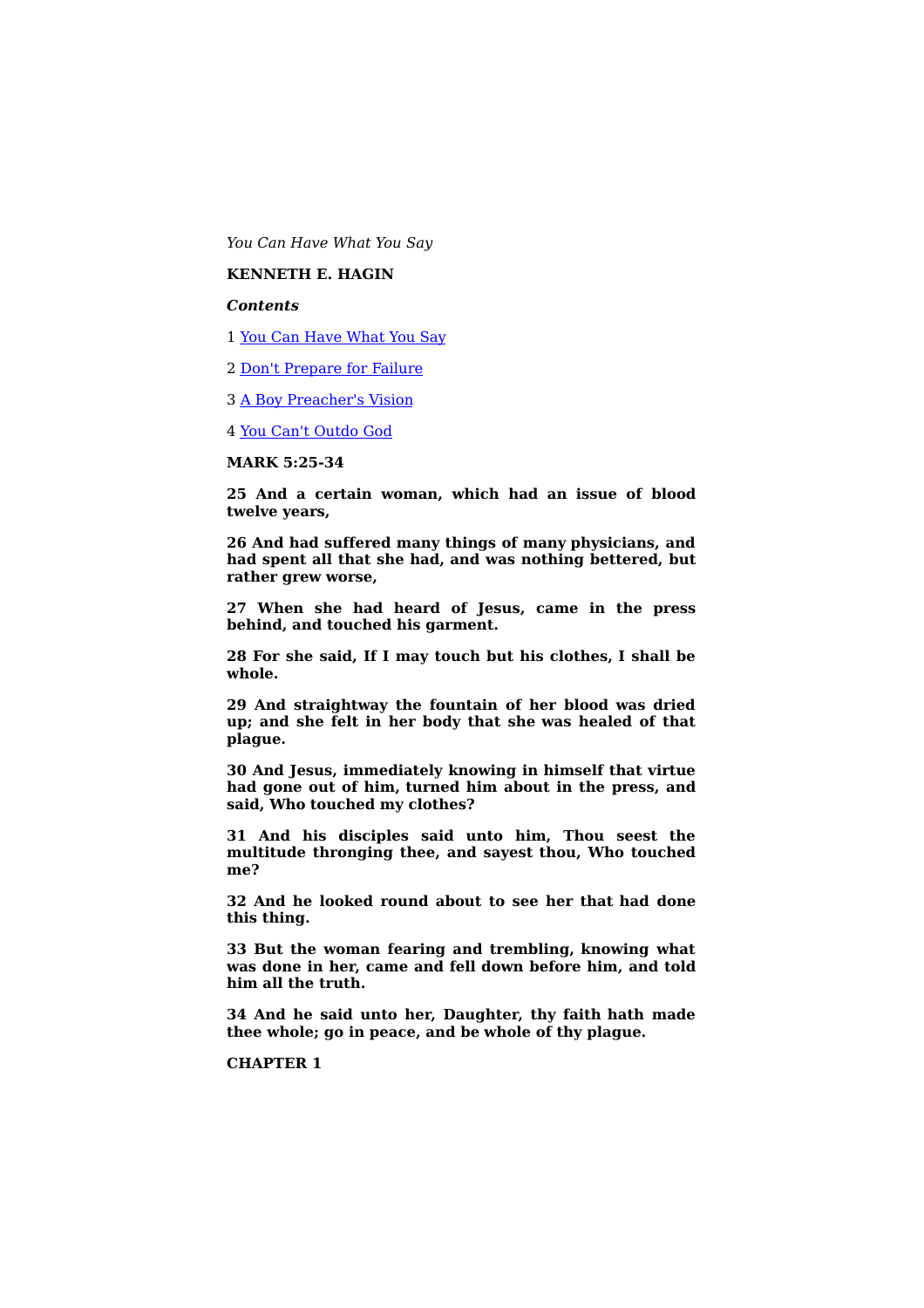#### **1 You Can Have What You Say You can have what you say.**

The woman who touched Jesus' garment received exactly what she said. The Bible says, *"for she said, If I may touch but his clothes, I shall be whole"* (verse 28).

What she said was her faith speaking. I know it was, for Jesus said, *"Daughter, thy faith hath made thee whole"* (verse 34).

What you say is your faith speaking. **You can have what you say.**

### **MARK 11:23,24**

**23 For verily I say unto you, That whosoever shall say unto this mountain, Be thou removed, and be thou cast into the sea; and shall not doubt in his heart, but shall believe that those things which he saith shall come to pass; he shall have whatsoever he saith.**

**24 Therefore I say unto you, What things soever ye desire, when ye pray, believe that ye receive them, and ye shall have them.**

We are using the last clause of Mark 11:23 as our text: *"He shall have whatsoever he saith."*

Another wonderful proof text is found in the Old Testament. Numbers 13 tells us that after the children of Israel reached Kadesh-Barnea, they sent 12 spies into Canaan. Ten of the spies brought back an evil report from the Promised Land, and two brought back a good report.

What is an evil report? It is a report of doubt.

What is a good report? It is a report of faith.

Ten of them said, "It's true, all right, that the land is flowing with milk and honey." They even displayed the giant clusters of grapes, pomegranates, and other fruit they had brought back from Canaan. "But," they warned, "there are giants in the land. And in our eyes we are as grasshoppers in their sight."

When you analyze their report, they were saying, "We can't do it. We can't take the land." And all of Israel accepted this report. (Some people believe the majority report is always right, but if you follow the majority of Christians—even Full Gospel Christians—you will walk in unbelief.) By accepting the majority report, the children of Israel were saying, "We can't take the land."

**You can have what you say.** The children of Israel got exactly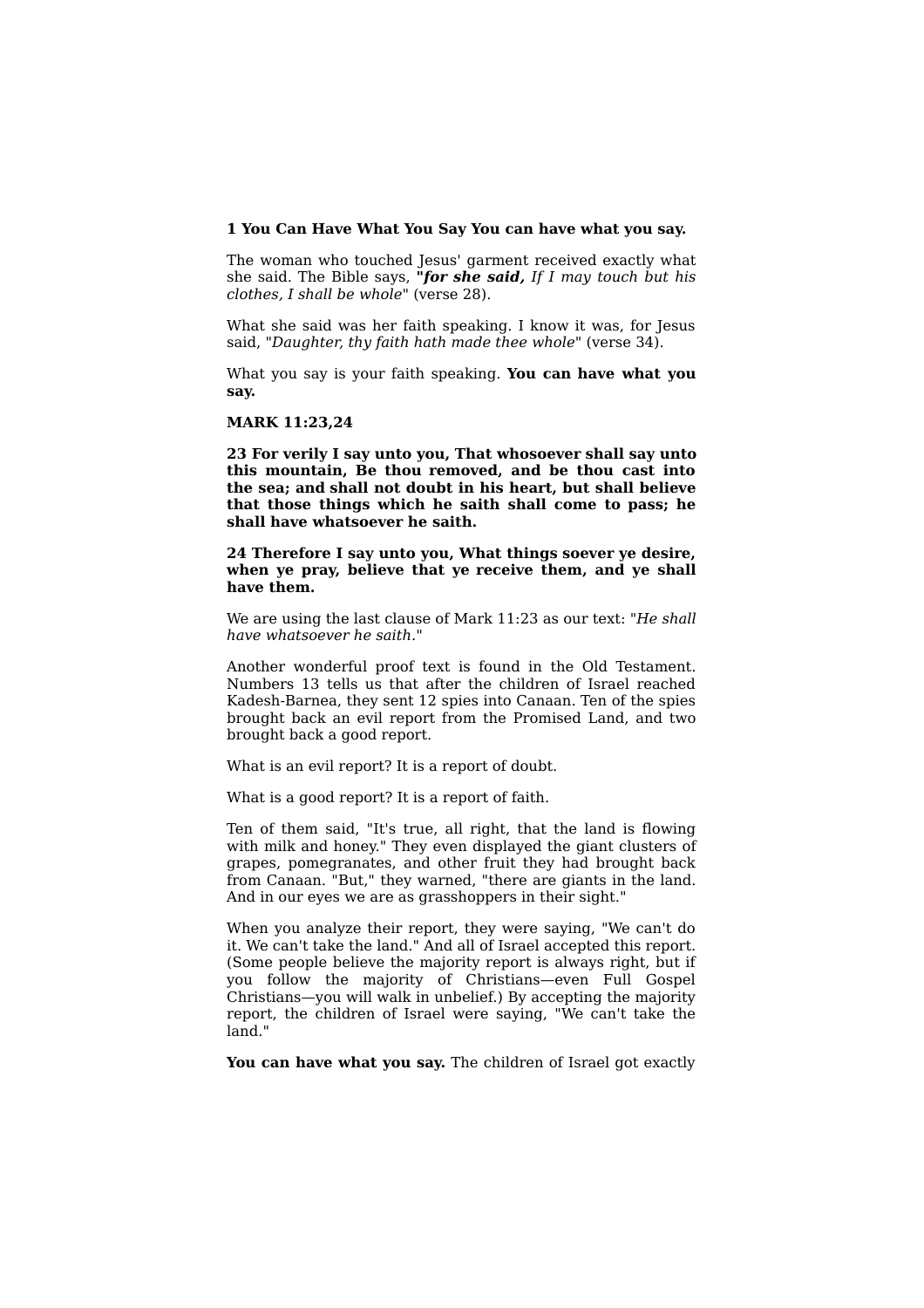what they said. They believed they couldn't take it, so they said they couldn't take it. And they didn't.

After all, even when you doubt, you believe *something;* you just believe the wrong thing. That is the only difference.

**You always get and have in your life what you believe for and say.** If you do not believe what you are saying, you should not say it, because if you say something long enough, those words eventually will register on your spirit and will control your life.

Each one of those ten spies got exactly what he said. Not one of them entered the Promised Land. They all wandered in the wilderness until they died. What they said came to pass.

It was different for Joshua and Caleb. Caleb said, *"Let us go up at once, and possess it; for we are well able to overcome it"* (Num. 13:30). Joshua said, *"Only rebel not ye against the Lord, neither fear ye the people of the land; for they are bread for us: their defence is departed from them, and the Lord is with us: fear them not"* (Num. 14:9).

Joshua and Caleb did not deny that there were giants in the land. *"Yes,"* they admitted, *"in our own eyes we are as grasshoppers in their sight."* But when you analyze what they said, they confessed, *"Our God is well able to deliver them into our hands. We're well able to overcome the giants and possess the land."*

People often come to me asking, "Will you tell me why I can't get healed?"

I always smile and say, "Yes."

Their eyes get big and they say, "Well, if you can, I wish you would."

I say, "You just got through telling me you can't."

**You can have what you say.** Their words give them away. You can locate people by what they say.

Their confession locates them.

When I pray for people, I try to get a confession from them before I pray for them.

I ask them, "Will you be healed now as I lay my hands on your head and pray?"

"Well, Brother Hagin, I—I—I sure *hope* I will."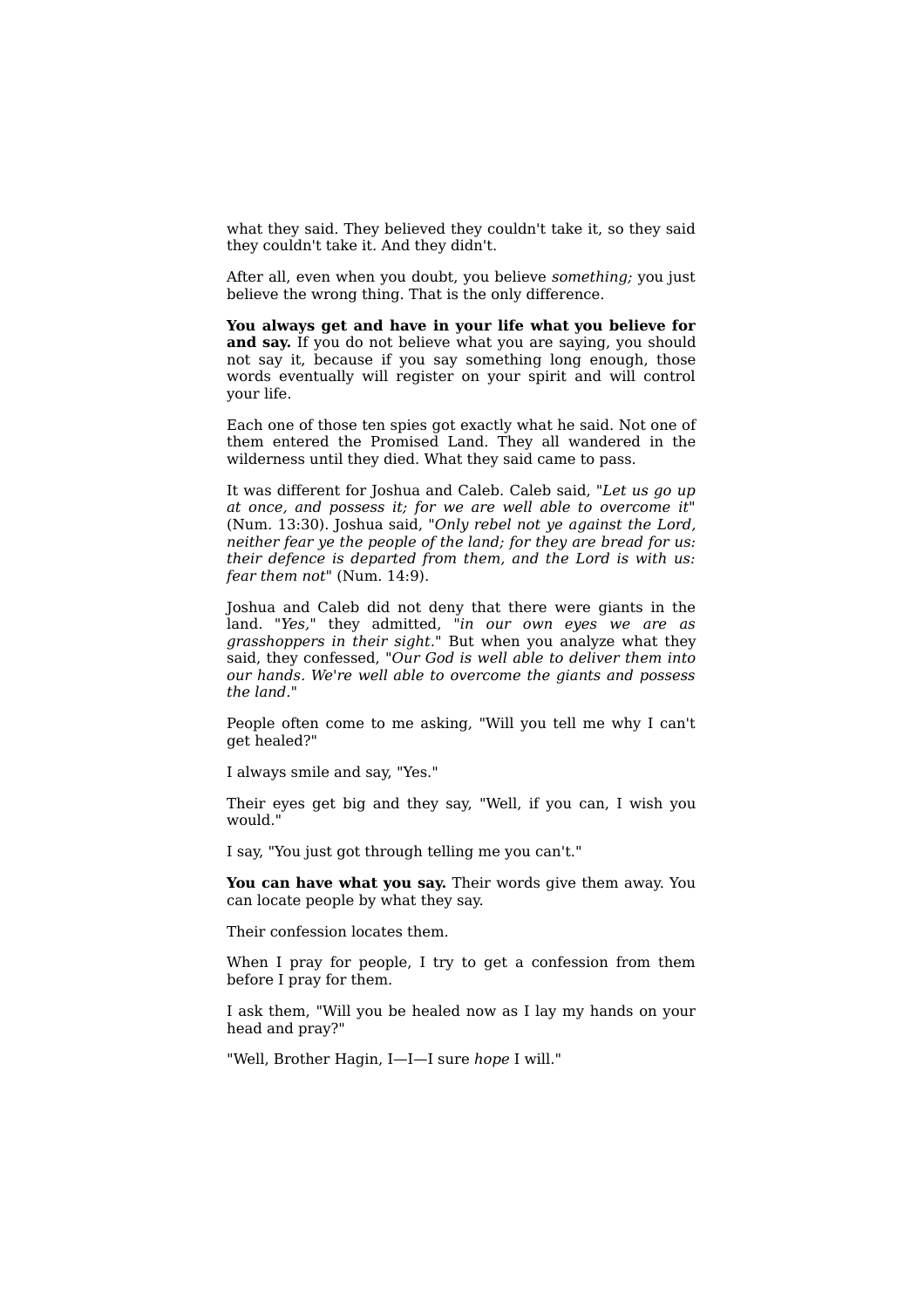And I always have to say, "Well, you won't. You won't."

You see, I've located them. I know where they are now. They're not in faith. They're in *hope.*

"Will you be filled with the Holy Spirit now as I lay my hands upon your head and pray?" I ask them.

"Well, I sure *hope* I will, Brother Hagin."

And I always have to say, "Well, you won't be." I've located them.

Those who have a quick confession of faith receive almost instantly.

Some people, however, think that because I preach this way, they can just say it out of their heads without believing it in their hearts. I have noticed that these people do not look me in the eye when they say it, and I detect a note of hesitancy in their voice. That little hesitancy will defeat them.

It's the little foxes, the Bible says, that spoil the vine (S. of Sol. 2:15). It's not some great big something that's keeping most of God's children from being healed or filled with the Spirit.

It wasn't the giants in Canaan who kept Israel from entering in. If it had been the giants, they would have defeated Joshua and Caleb, just as they did the rest of the spies. No, the 10 spies defeated themselves.

It was their wrong thinking, wrong believing, and wrong talking that defeated them.

It is not the giants in life who defeat people.

It is not the storms of life that defeat you. It is not the devil who defeats you. If you are defeated, you have defeated yourself by your wrong thinking, wrong believing, and wrong talking.

Joshua and Caleb said, *"Our God is well able to deliver them into our hands. We are well able to overcome them."*

## **You can have what you say.**

The woman with the issue of blood got exactly *what she said.*

Those Israelites who accepted the majority report got exactly *what they said:* They wandered in the wilderness until every one of them died.

Joshua and Caleb were the only members of that generation who entered the Promised Land. Joshua became the leader, and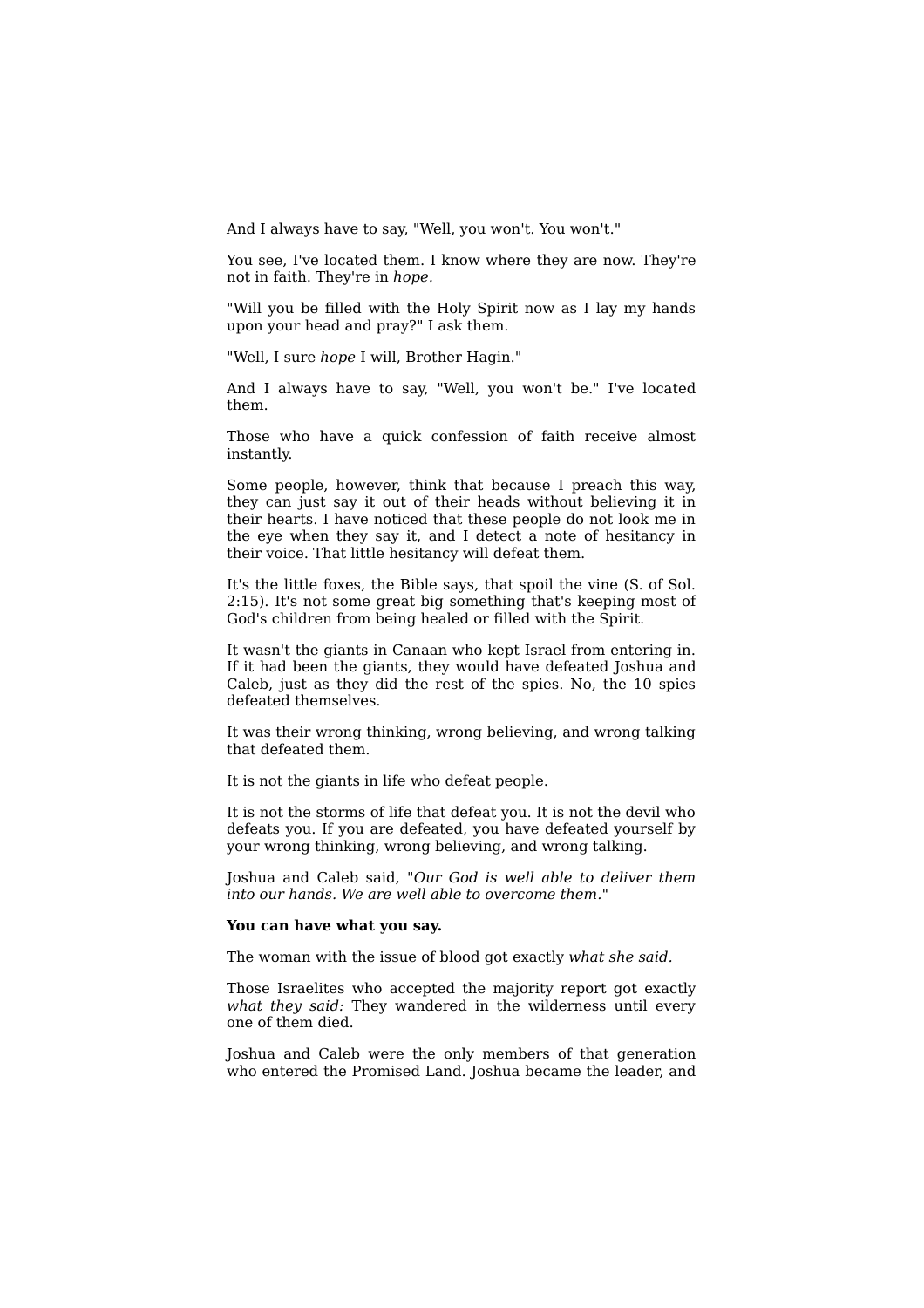when they got into Canaan, Caleb came to Joshua and said, *"Give me this mountain!"* (Josh. 14:12). (Oh, I like this fellow Caleb. I like a man of faith. Caleb has a special place in my heart.)

I think Joshua looked back 40 years and realized that he and Caleb had won a victory in believing and talking right. He wanted to locate Caleb, so he asked him (to get a confession out of him), *"Are you able to take the mountain? There are giants in the mountain.*

*The Anakims are in that mountain."*

And old Caleb said, in effect, "I am well able. I am 85 years old, but my natural strength is not abated. My eyesight is not even dim. I am well able to take the mountain." And bless God, he did!

## **CHAPTER 2**

## **2 Don't Prepare for Failure**

Many things happen because we think they *ought* to happen.

Recently I read about a scientist who says that after you reach a certain age, it becomes more difficult for your brain to remember things. When I got past 40, I found I could not remember Scriptures as well as I once did. After a while, I said to myself, *There's no need for this. After all, the brain is simply a physical organ that the mind operates through. The mind is part of my inward being—and the mind never grows old.* (The rich man in hell still had his mind and memory intact, because Abraham said in Luke 16:25, "Son, remember. . ")

The moment I started believing, thinking, and talking right, I could quote all the Scriptures I ever quoted. I could remember everything just as easily as ever—and my memory actually got better instead of worse!

We fail many times because we get ready to fail.

We prepare for failure. We think it, believe it, and do it.

But we as believers should never talk failure, doubt, or unbelief. We should talk faith.

# **If you are defeated, you are defeated with your own lips.**

I appreciate and thank God for all the good material in print today on this subject, but years ago I got the secret from the text quoted earlier, where Jesus said:

# **MARK 11:23,24**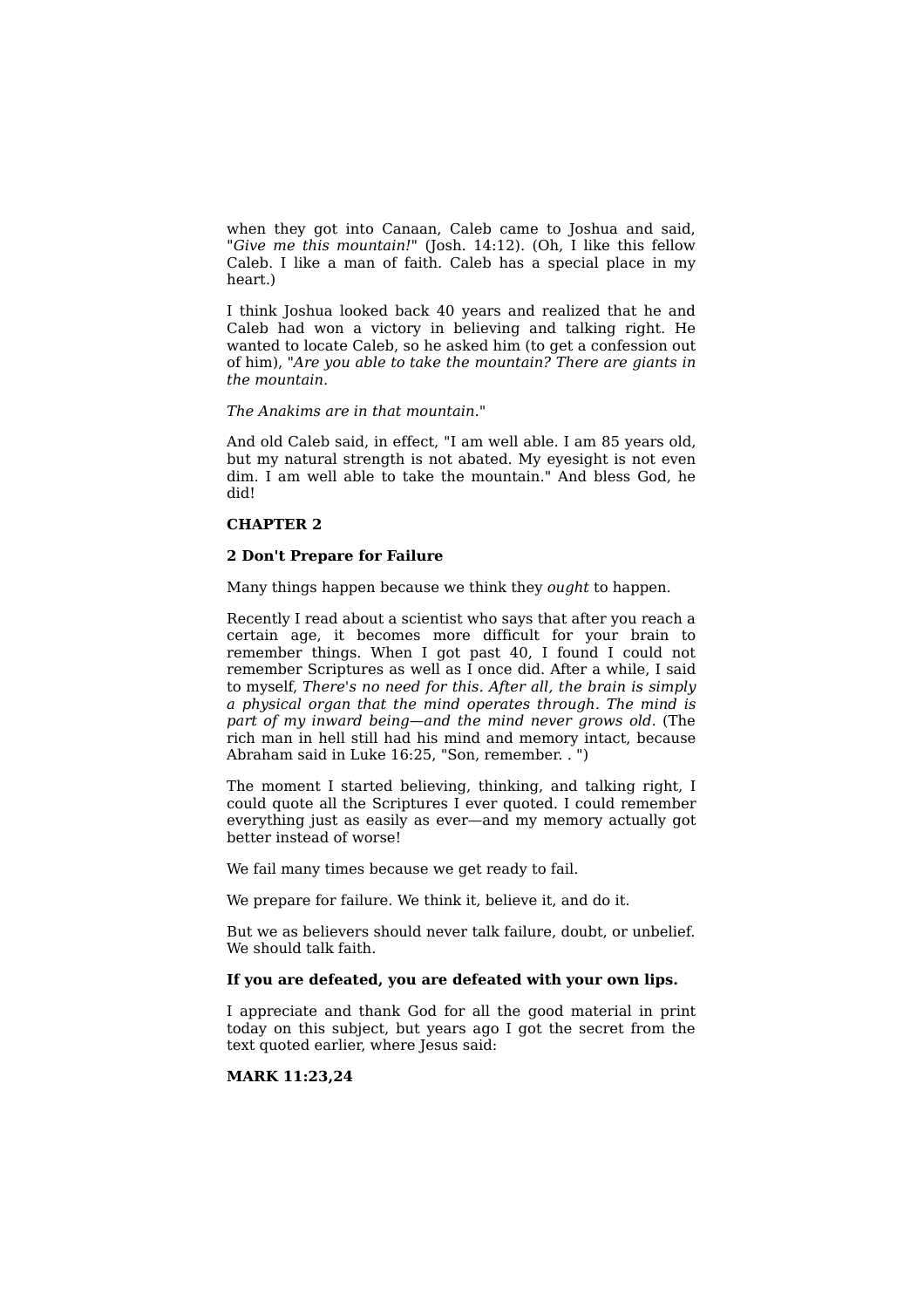**23 For verily I say unto you, That whosoever shall say unto this mountain, Be thou removed, and be thou cast into the sea; and shall not doubt in his heart, but shall believe that those things which he saith shall come to pass; he shall have whatsoever he saith.**

**24 Therefore I say unto you, What things soever ye desire, when ye pray, believe that ye receive them, and ye shall have them.**

In 1933, I was just a boy of 16 lying on a bed of sickness. Four months before I turned 16 I had become totally bedfast.

Five doctors, including one who had practiced at the famous Mayo Clinic, were on my case.

I lived with my grandparents. Although my grandfather had quite a lot of property, he was not a rich man, for it was during the Great Depression.

Nevertheless, if Mayo Clinic could have helped me, he would have been willing to send me there.

My doctors advised the family to listen to the doctor who had practiced at Mayo Clinic, for he was considered one of the best in America, and he knew as much as the doctors at Mayo Clinic.

He and the other attending physicians said there was no hope for me. In fact, he said I didn't have a chance in a million to live. He added that as far as medical science knew, no one with my heart condition had ever lived past the age of 16.

I had never had a normal childhood. I had never run and played like other children. I had been a semi-invalid all of my life.

The town I lived in, McKinney, Texas, 32 miles north of Dallas, was the county seat of Collin County.

At that time, it had a population of about 8,750.

Grandpa owned several houses there, and decided to move out of one into another. He had it painted and redecorated, and on New Year's Day 1934, we moved.

The movers moved furniture from other parts of the house first, leaving the furniture in my bedroom until last. Then, as they came to load it, an ambulance was called to move me.

Mr. Harris of the Harris Funeral Home, and his driver, Mr. MacDonald, lifted me off the bed onto the stretcher, carried me out, and put me in the ambulance.

As we drove off, Mr. Harris turned to me and said, "Son, they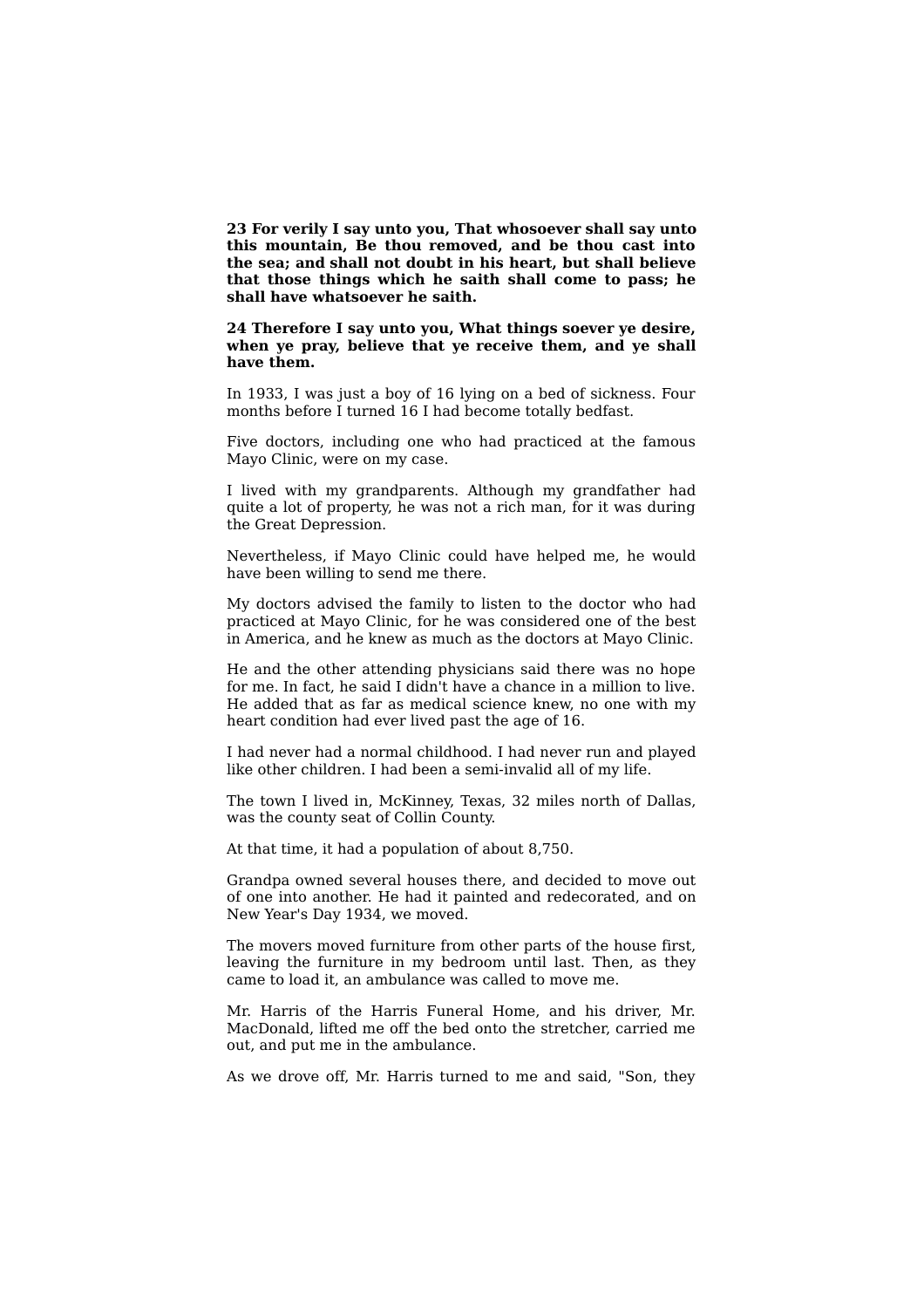tell me you've been bedfast for a year."

"No," I said, "not quite a year. About nine months."

He said, "Well, if you feel up to it, we could ride very slowly through the residential area of town, since you haven't seen it in such a long time."

Although I was partially paralyzed, I could move my head and look out. After being bedfast for nearly a year, staring at four walls and a ceiling, the town looked good to me, even though I was looking at it out of ambulance windows.

Mr. Harris then said, "Son, if you'd like, we also could drive across the town square. It's New Year's Day, and most of the businesses are closed, so there will be very little traffic."

I said, "I'd appreciate that!"

I shall never forget it as long as I live, now and even through eternity. As I looked at that old courthouse, the devil said to me, "Well, you never did think you would ever see that building in the flesh again. And you wouldn't have, if it hadn't been for the kindness of Mr. Harris."

I knew it was the devil. Some people can't tell whether it's the devil or God talking to them, but let me tell you how you can tell the difference. *Everything that is of doubt, unbelief, and discouragement is the devil.*

God never talks doubt, failure, unbelief, or discouragement to anybody. This Baptist boy had been reading his grandma's "Methodist" Bible. I remembered a verse of Scripture. And something on the inside of me spoke up and brought that Scripture to my remembrance: *"He shall have whatsoever he saith."*

Believe it in your heart; say it with your mouth.

That is the principle of faith. You can have what you say.

I said it in that ambulance that day as the tears coursed down my face. I didn't understand all I know now. I just had one little gleam of light—like the light that might creep through the crack under a door—but I knew it was there. So I said it.

I said, "Yes, I will see these buildings. I will see this courthouse. I will come and stand on this courthouse square, because Jesus said, 'What you believe in your heart and say with your mouth will come to pass.' I believe it in my heart. I say it with my mouth."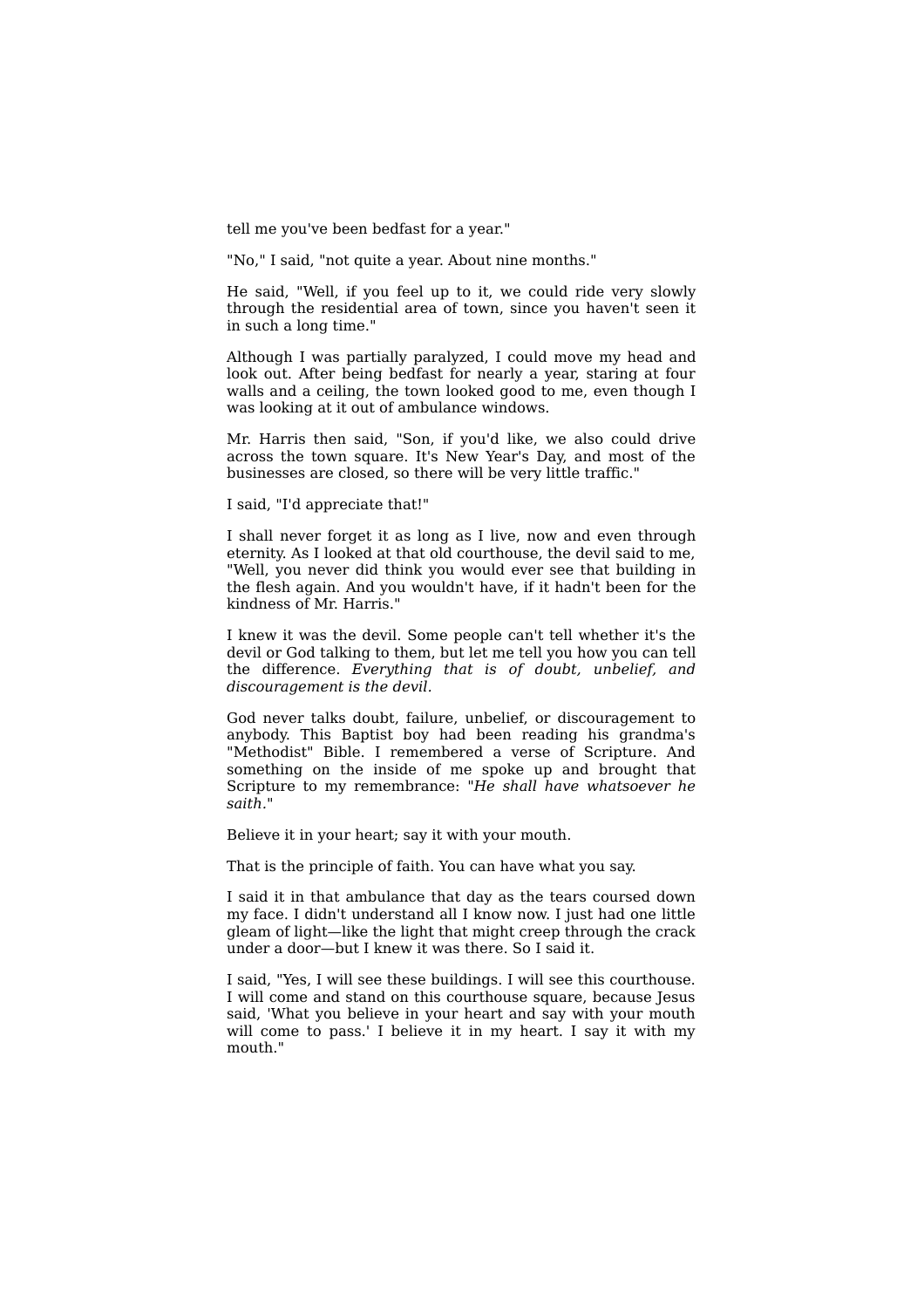About 2 o'clock in the afternoon that first day of January 1934 was the starting point with me.

Once you have committed yourself, you are located. I refused to go back on my confession of faith.

January went by. I was still bedfast. February went by.

I was still bedfast. March, April, May, June, July went by—seven months and I was still bedfast.

The devil kept telling me, "It's not working!" I told him "I'm not going to believe you, you old doubter." I held fast to my confession. I refused to give it up. I said, "That Scripture is what Jesus said when He was here on the earth."

I kept telling Jesus, God, the Holy Spirit, the angels, the devil, and evil spirits, "I'm going to hold fast to it." I told God, "If it doesn't work, it will be because Your Word has failed under me. I'm standing on it.

Jesus and I will have to go down together, because I'm not going to turn Him loose."

On the second Saturday of August 1934, I walked to that courthouse square.

Back there in north-central Texas in those Depression days of 1934, everybody, particularly all the country folks, always came to town on Saturday. There were so many people there that I had to elbow my way through the crowd to get to the curb. But I stood on that curb, on the southeast corner where the grocery store was, and tears rolled their way down my face. I lifted my hand, and I didn't care what people thought. That's one thing I've never been bothered with.

I said, "Devil, I told you so!" And I said, "Devil, I don't know whether you can read or not, but in case you can't. . . " I pulled my New Testament out of my shirt pocket, opened it to Mark 11:23,24, and read it to him.

I said, "I told you it would work all of those months you told me it wasn't working, and wouldn't work, and wasn't going to work. I told you it was the Word of God.

And here it is."

I don't know what people thought, seeing a 17-year-old boy standing on that street corner with a Testament in his hands, tears rolling down his face, talking to somebody. But I did not care. I had begun to hold fast to this Scripture on my bed of sickness, and I've been holding fast to it ever since.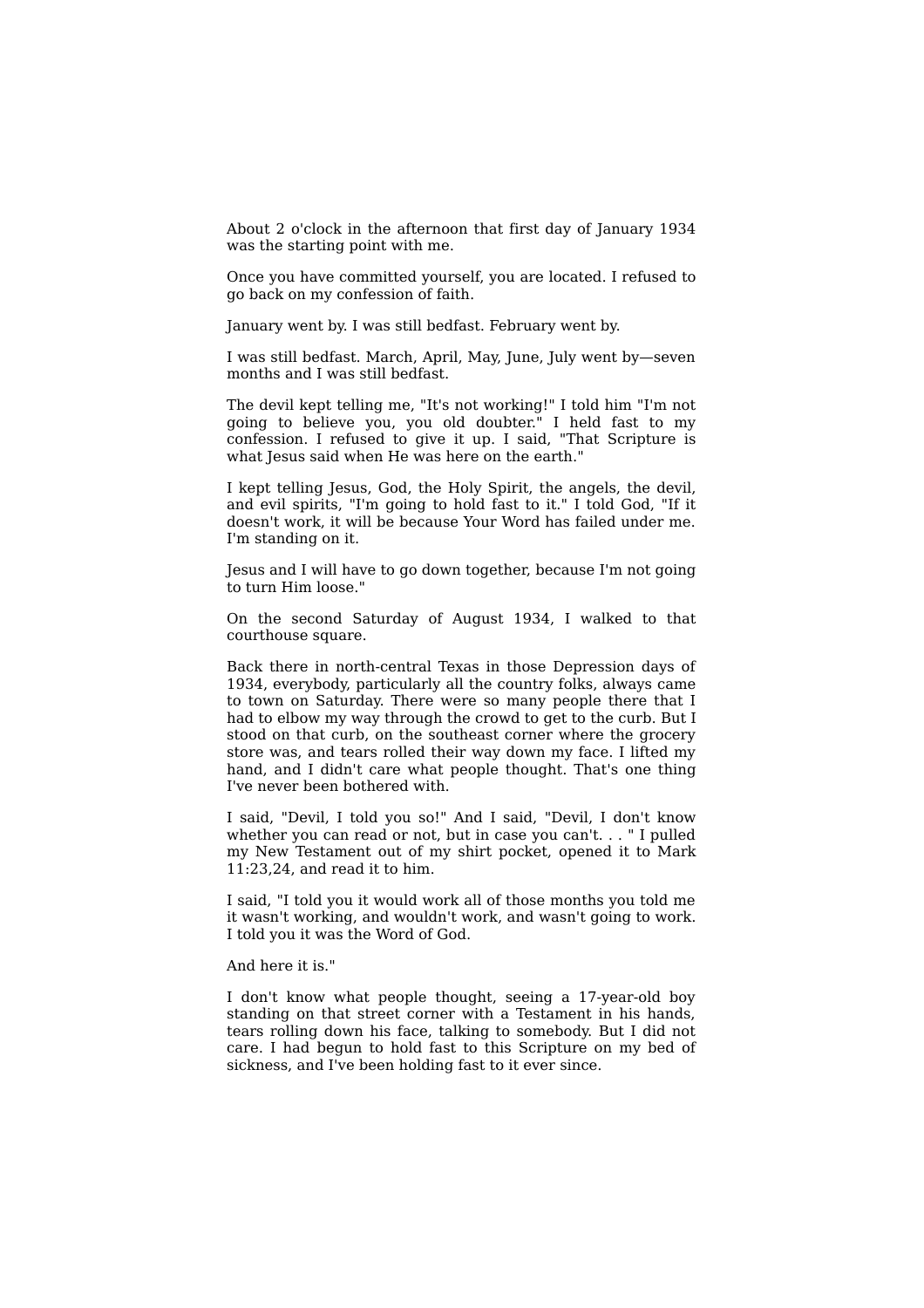## **CHAPTER 3**

## **3 A Boy Preacher's Vision**

So I began my ministry. I finished school and became a Baptist boy preacher, pastoring a community church eight miles out in the country from that courthouse square.

The first year I preached, I wore out four pairs of shoes walking to church—and I didn't get enough money to buy one pair. I didn't have a car. If somebody picked me up, well and good, but most of the time I would walk, and many times I walked at least five miles of the distance to the church.

I want to tell you, I had a hilarious time preaching the Gospel. I knew, you see, that **you can have what you say.** It had brought me out of the bed of sickness.

It had healed me of heart trouble and paralysis, and it had given me health. So I knew Jesus saved. I knew Jesus healed. I knew Jesus was coming again. I didn't know then about His baptizing in the Holy Spirit.

I would walk down that dusty road, saying, "I'll preach that Jesus saves, and Jesus heals, and that Jesus is coming again. And I'll preach it from the Red River to the Gulf of Mexico. I'll preach it from the Louisiana border to the New Mexico state line." (I thought if I covered Texas that would be doing pretty good!) I said I would do it, because I knew I could have what I said.

Then I began associating with Full Gospel people, because they believed in divine healing like I did. They also preached something else: being filled with the Holy Spirit and speaking with other tongues.

Like one man said, "It's sort of like a slippery creek bank. You keep fooling around, and you'll slip in." I kept fooling around, and I slipped in.

I continued to preach the same thing I had been preaching except I added a little to it. That's one thing that the baptism in the Holy Spirit will do for you: It will enlarge your vision!

Walking down that road to church, I began saying, "I'll preach the Gospel. I'll preach that Jesus saves. I'll preach that Jesus heals. I'll preach that He fills with the Holy Spirit. I'll preach that He's coming again."

Only now I added, "I'll preach it from the Atlantic to the Pacific. I'll preach it from Los Angeles to New York. I'll preach it from the Gulf of Mexico to the Canadian border." Praise God, the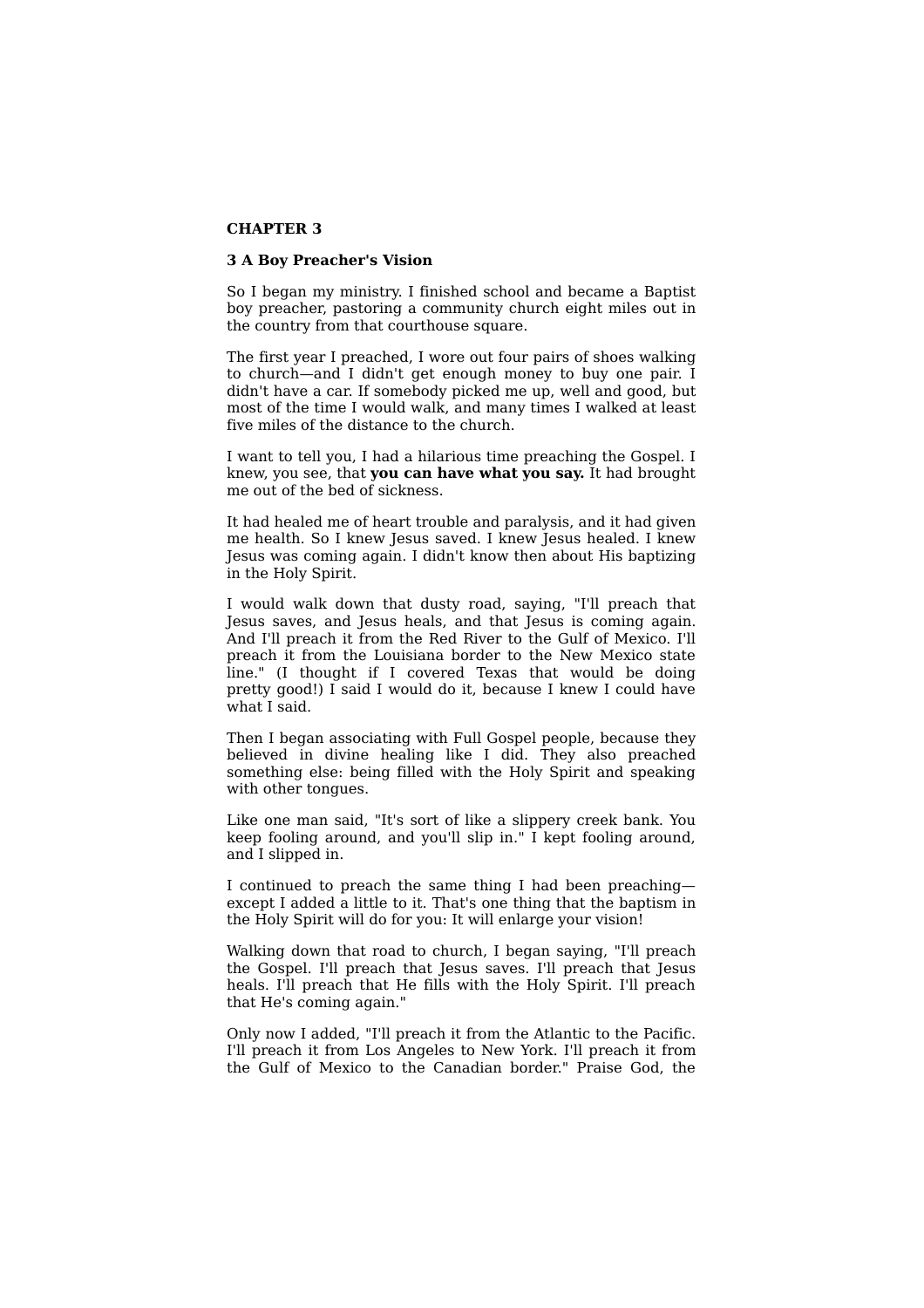Holy Spirit will give you a bigger vision than Texas! And bless God, I've done it.

I've traveled hundreds of thousands of miles in the United States and Canada and even overseas telling the story that **you can have what you say.**

When my wife, Oretha, and I married in November of 1938, she was Methodist and knew nothing about divine healing. In December the first real norther' blew in, and she took a bad throat.

She said. "I've got to go have my throat swabbed.

I'll have a bad throat all winter. I do every year."

This was a good opportunity to teach her.

Remembering Mark 11:23 I turned to her and said, "No, we'll not have your throat swabbed. That chronic sore throat will leave you and will never come back."

It left. And these years have come and gone and it's never come back. **You can have what you say.**

When I went on the evangelistic field in 1949, we rented an apartment. My father-in-law died in 1950, and I promised him on his death bed, "Don't you worry about Mrs. Rooker (my mother-in-law). She'll have a home with us. We'll take care of her." She came to live with us in that apartment, but when I came home, I didn't have any place to sleep. So I said to my wife, "There's no need for us to live in this little apartment.

Let's get a house.'

At first we rented a three-bedroom frame house.

Then I said, "We could buy this house, and the payment would be much cheaper than rent." We agreed, and I asked my wife to see if the owner would sell it. The owner replied, "No, we won't sell it. We built it for our own home, and we plan to move back there someday."

I wrote my wife, "Well, they want to sell it; they just don't know what they're talking about, because Jesus said, 'You can have what you say.' And that house is mine."

The next time I was home, I went outside, walked around the yard, and prayed, "You said every place the sole of your foot shall tread upon shall be yours (Josh.

1:3). My feet have trod upon it. It's mine."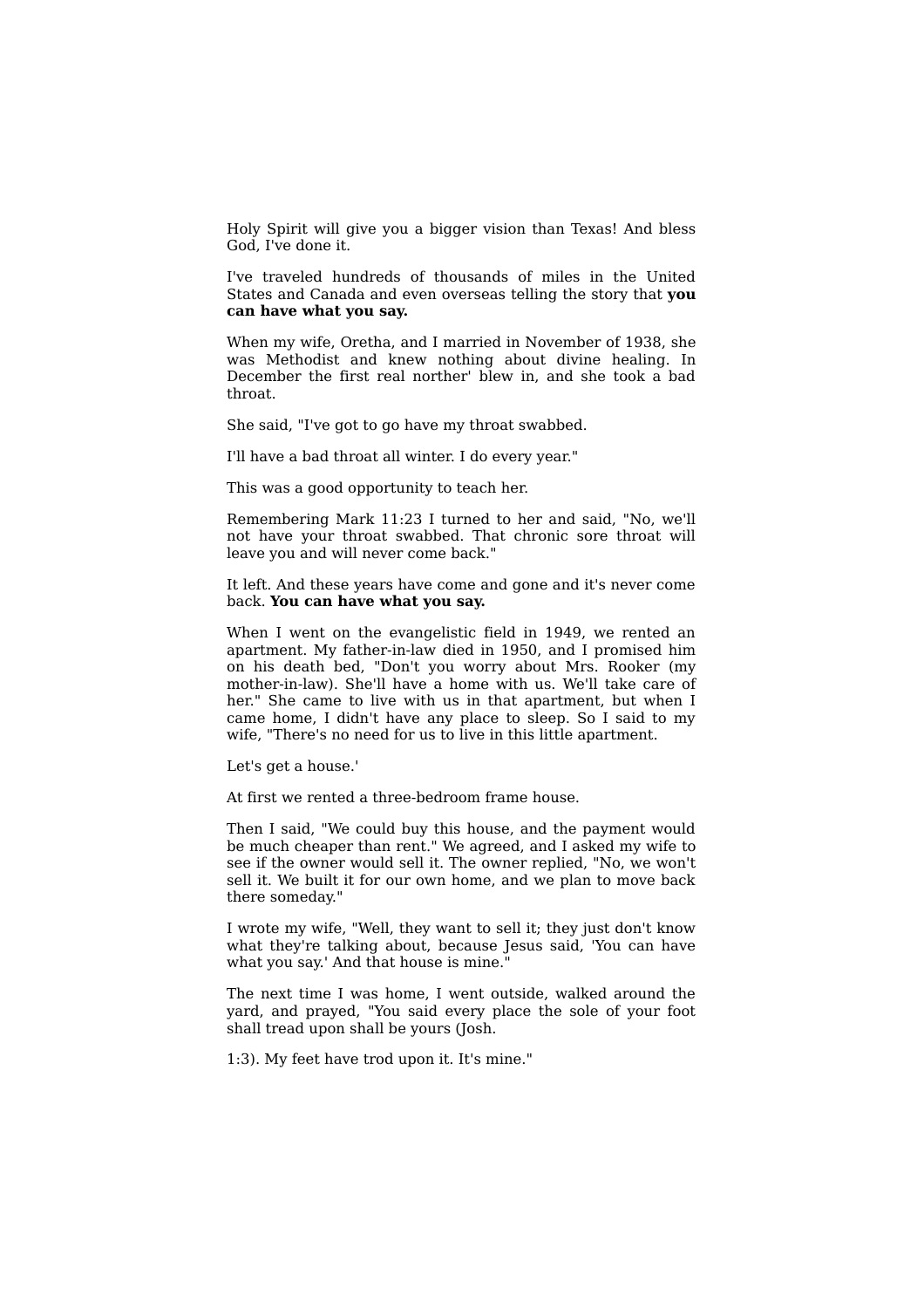After a short interval, I said, "Ask her again." The owner replied again, "No, no. We don't want to sell." I wrote my wife, "Yes, they want to sell it. They just don't know it. That place is mine."

In the process of time, the owner said to my wife, "We have decided to sell the house." When my wife told me, I said, "It's no news to me. I've known it for months."

We made an appointment to see the owners, but learned that somebody else wanted to give them \$500

more for the house, and it was worth it. Sitting in their home, I told the owners, "I certainly would hate for you folks to miss God."

The woman said to her husband, "Tell them what you told me the last three nights."

He said, "You tell them."

She said, "Well, we pray before we go to bed, and each night as we got into bed, my husband has said, 'You know, something on the inside of me tells me that house belongs to that preacher. It's his house.'"

I said, "Sure it does. It's my house."

Praise God, **you can have what you say.** I'm still saying it.

We got the house. I had been paying \$80 a month rent, but my payment after refinancing was only about \$56, and the house now belonged to me. You can have what you say.

I remember, too, that the first year I was on the evangelistic field, the devil tried to shut off my finances.

After the first year was over, I would have been \$1,200 better off in cash if I had stayed with the church I had pastored. In addition, the church furnished us with a parsonage and paid all our utility bills. Now I had to furnish my family with a place to live as well as pay for my traveling expenses.

By the end of that year, I had to sell my old car to try to get enough money to pay the interest on three loans I had.

I said, "Lord, something's wrong somewhere. I'm in Your will. I'm doing what You told me to do. If there was any doubt at all about it, I would go back to pastoring."

And I said, "You said in Your Word, 'If you be willing and obedient, you shall eat the good of the land'

(Isa. 1:19). I know that if you want us to eat the good, you want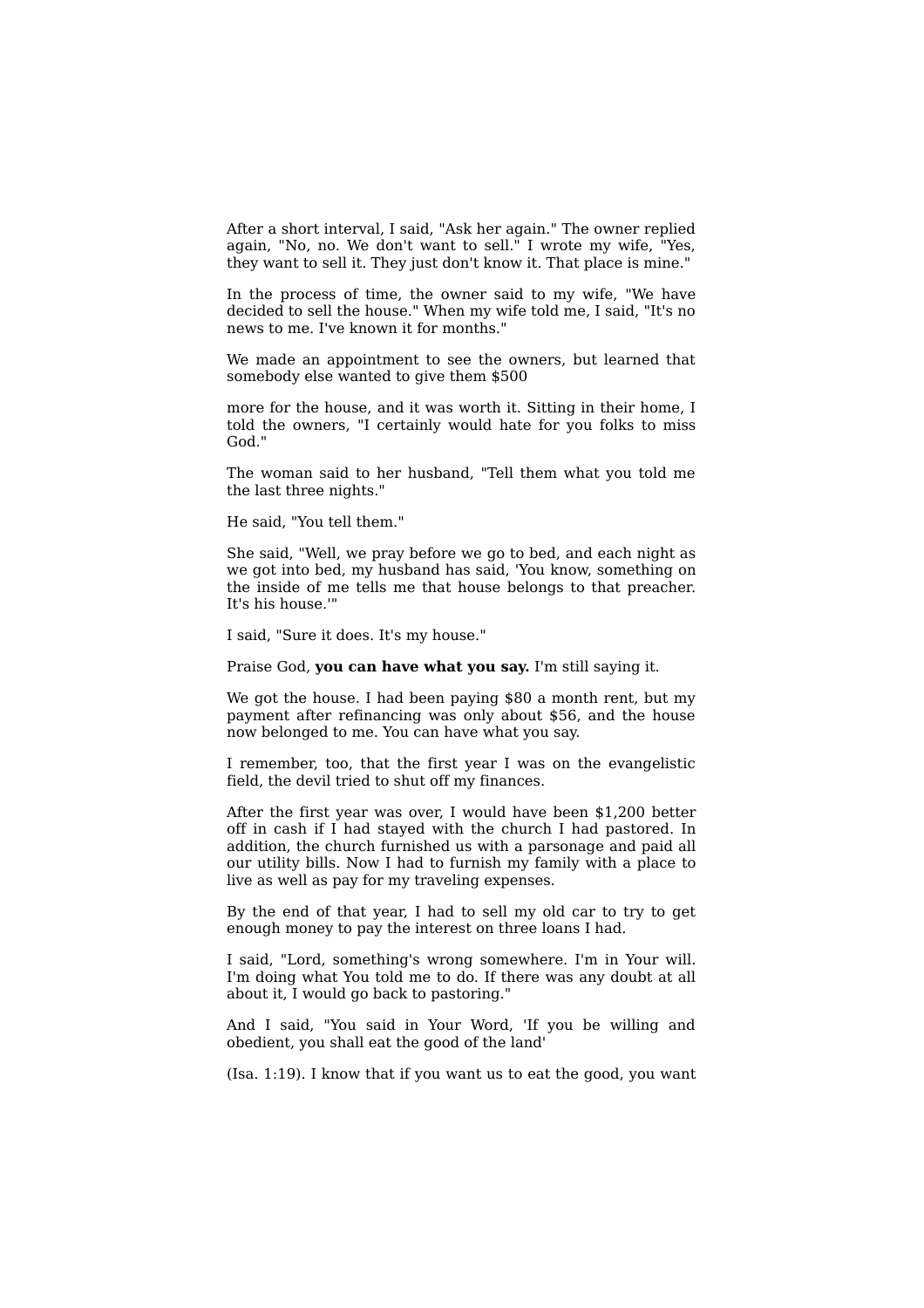us to drive the good—the best. Here I've had to sell my automobile."

And the Lord said, "That text said, 'If you are willing and obedient.' You are obedient, but you have not been willing."

I got willing in a hurry. I said to Him, "Now I'm willing, and You know I'm willing. I've made an adjustment."

He said, "Yes, you are willing, but another trouble with you is that you don't practice what you preach."

I considered that a low blow. I said, "Why, Lord, what do You mean I don't practice what I preach?"

"Oh," He said, "you preach faith, but you don't practice faith."

I said, "What do you mean?"

He said, "When it comes to healing you do. You have always been healed, and your children have always received healing. Even when something is wrong with your body or you have symptoms, you will get right up and declare that you are healed. And it has never failed. But the principles of faith are the same in the realm of finances as they are in the realm of healing."

I said, "Thank You. Bless God, I'm going to buy a car. A good one."

I said to my wife, "I'm going to buy a car." I told her what the Lord said.

She said, "It looks like the silliest thing in the world for us to go buy an automobile and take on an \$80-a-month payment when we haven't been meeting our budget. We haven't even been making the payments we've got to make."

When you act presumptuously, you will fall flat on your face and the devil will defeat you and defeat you badly. But when you act because you have a foundation of God's Word under you, you will defeat the devil in every combat.

The easiest thing we ever did in our life was to pay for that car. It wasn't a brand new one. We bought it from a pastor. It was a 1949 Oldsmobile Dynamic 88 with only a few miles on it.

After it was nearly worn out, I began confessing

"I'm going to buy a new car." I told every pastor where I preached, "In October, when I get to Fort Worth, the new cars will be out, and I'm going to buy a new car."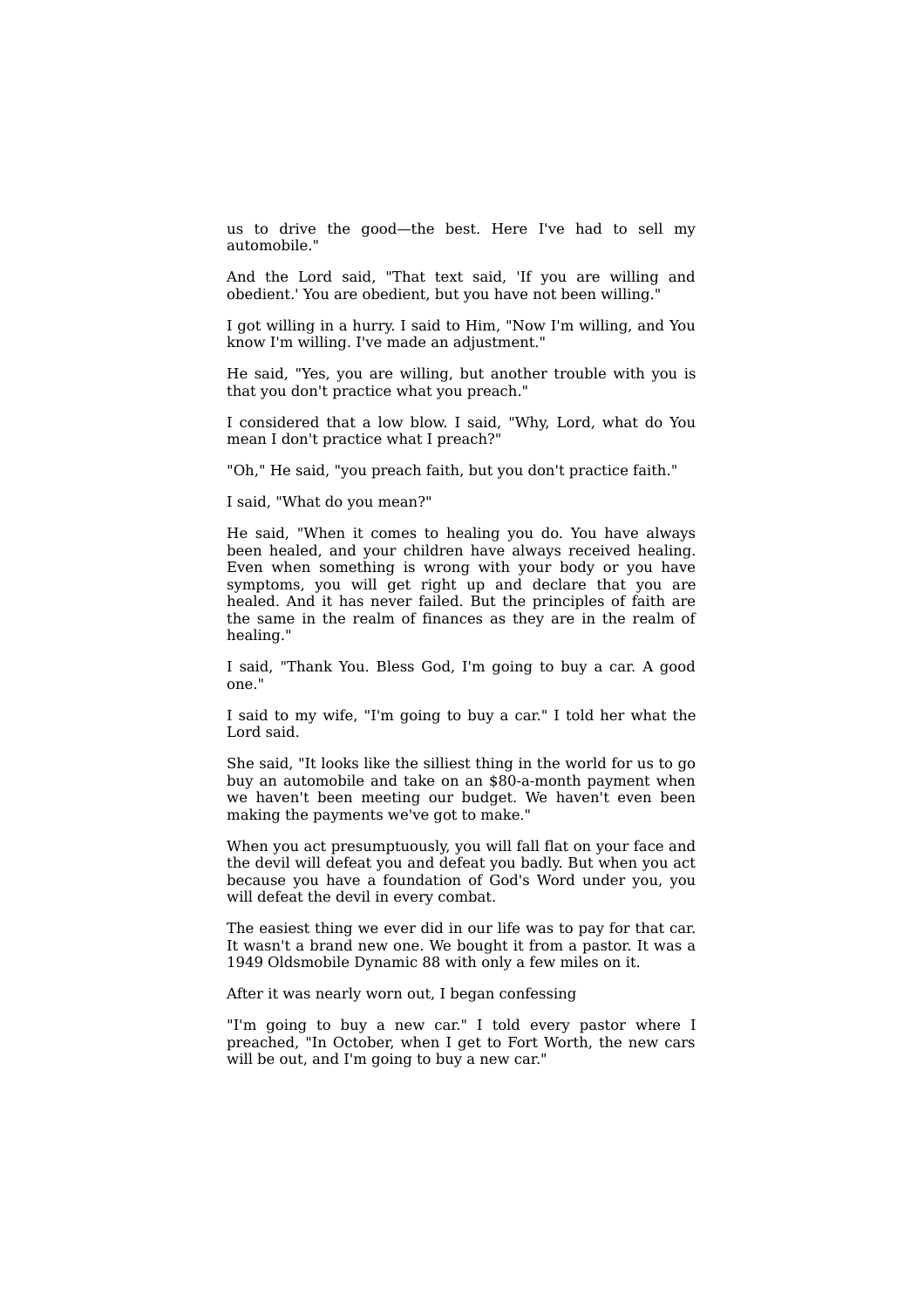When I got to Fort Worth and started a meeting, I told the pastor, "I'm going to buy a new car while I'm here." And God is my witness that I couldn't have bought an old setting hen, looking at it from the natural standpoint.

My Oldsmobile had 93,000 miles on it by that time. It had done a wonderful job for me, so I said, "I'm going to buy an Oldsmobile. Only this time I'm going to buy an Oldsmobile 98. I want the best one. I want power brakes, power steering, airconditioning—

everything on it."

The pastor said, "Well, I know a car dealer who has one, and he always gives preachers a good deal.

We'll go see him."

The next day or so, we drove down that way. As we rode along, I told the pastor all the features I wanted on the car.

As we drove up, he said, "There it sits, right there."

I said, "Bless God, that's even the color I had in mind."

I looked it over, and I said, "Yes, this is the one I want. This is it."

We went into the office, and the pastor introduced me to the car dealer, who was a sinner man. This pastor had known the man for years. The car dealer was sitting there with his feet propped up on his desk.

He had a big, black cigar in his mouth. The pastor said, "Mr. Soand-So, this is Brother Hagin. He's holding a meeting for us. He's interested in that new Oldsmobile sitting out there."

The fellow looked out the window, swung his feet down off the desk, and said, "Yeah, you can have it if you want it, any way you want it."

He said, "I carry my own notes. I'll carry your note three full years and put a big balloon note on the end of the three years if you want me to. I believe every preacher ought to have a new car, and I'm doing my best to see that they get one."

Well, I told that car dealer what I wanted my payment to be. He started writing and said, "Sign here." He never got out of his chair even to look at my old car. And I drove away in the new one. Praise the Lord. Because **you can have what you say.** It works.

Praise God, I know it works.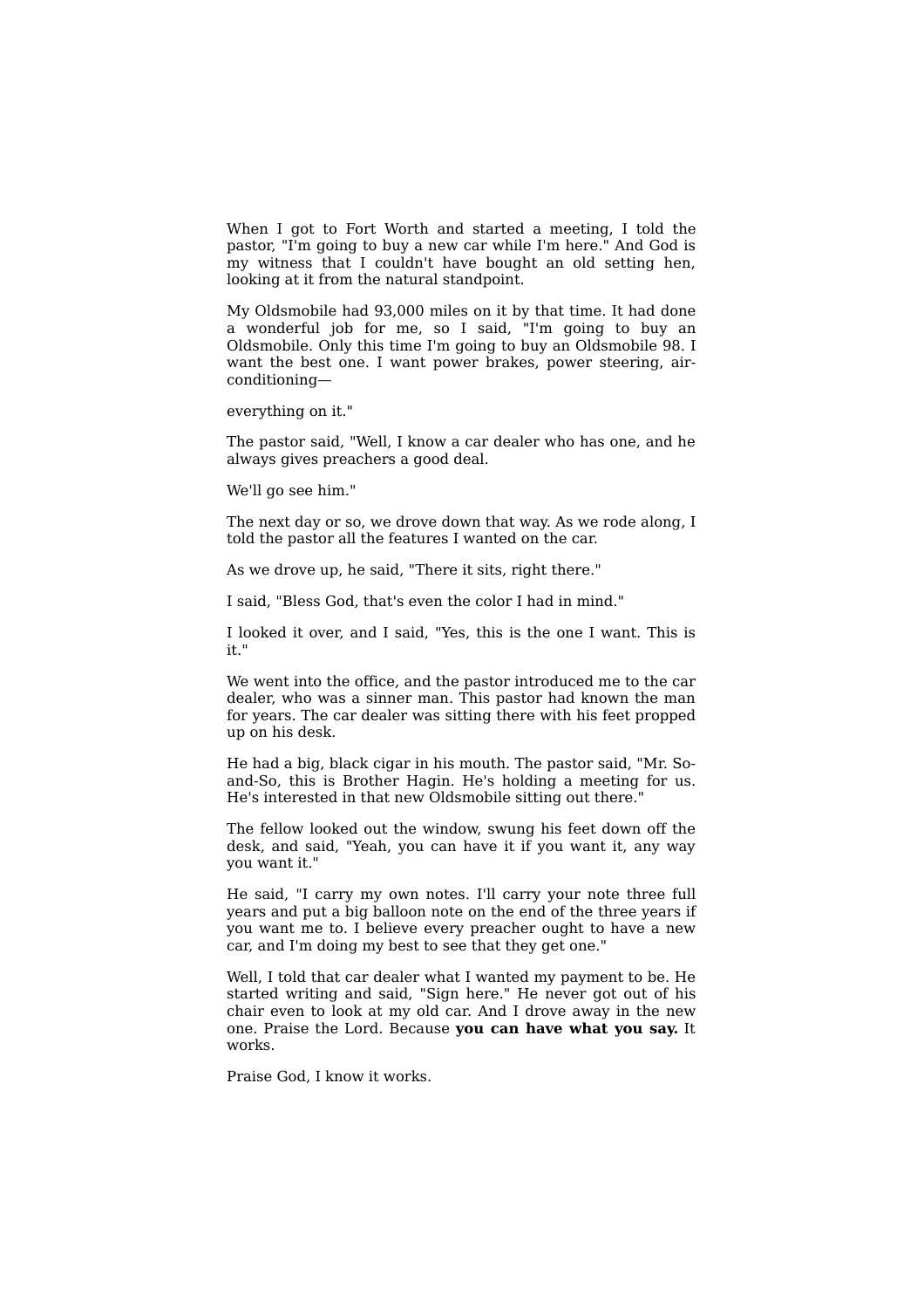Somebody might say, "Yes, but you were in the ministry, and you needed a car. It would work for you."

I can tell you lay members that it worked for.

This principle doesn't just work for something big.

It will work for something small, too.

## **CHAPTER 4**

# **4 You Can't Outdo God**

In 1954, my family and I moved to Port Arthur, Texas, on the advice of our pastor, Brother Leonard Wood. He had moved from pastoring the First Assembly of God Church in Garland to the First Assembly in Port Arthur. He and his wife sort of looked after my family while I was away preaching—and I was gone 85 percent of the time or more.

He said, "My wife and your wife are like sisters, and we help her. Why don't you move down here?"

"I've been thinking about it," I said.

Later we went out to eat with one of the church members and started talking about it again. The church member mentioned a friend who wanted to sell his house.

Well, again, I couldn't have bought an old setting hen in the natural.

So I said, "Well, I'd rather rent it than buy it."

The church member suggested we look at the house. He introduced me to the owner, and said, "Brother C., Brother Hagin is thinking about moving here from Garland, and he is interested in your house."

"I just phoned in an ad to rent it fully furnished,"

Brother C. explained.

"Well," I said, "I've got my own furniture."

Brother C. said, "I would rather sell the house. I'll tell you what I'll do, Brother Hagin. Some members of the church have offered me so much for the house, but I'll sell it to you for \$750 less than what they offered.

And I'll sell it to you for \$1,000 down. I'll carry the note myself at so much a month. That garage apartment is rented to Full Gospel people, and the rent on it will almost make the payment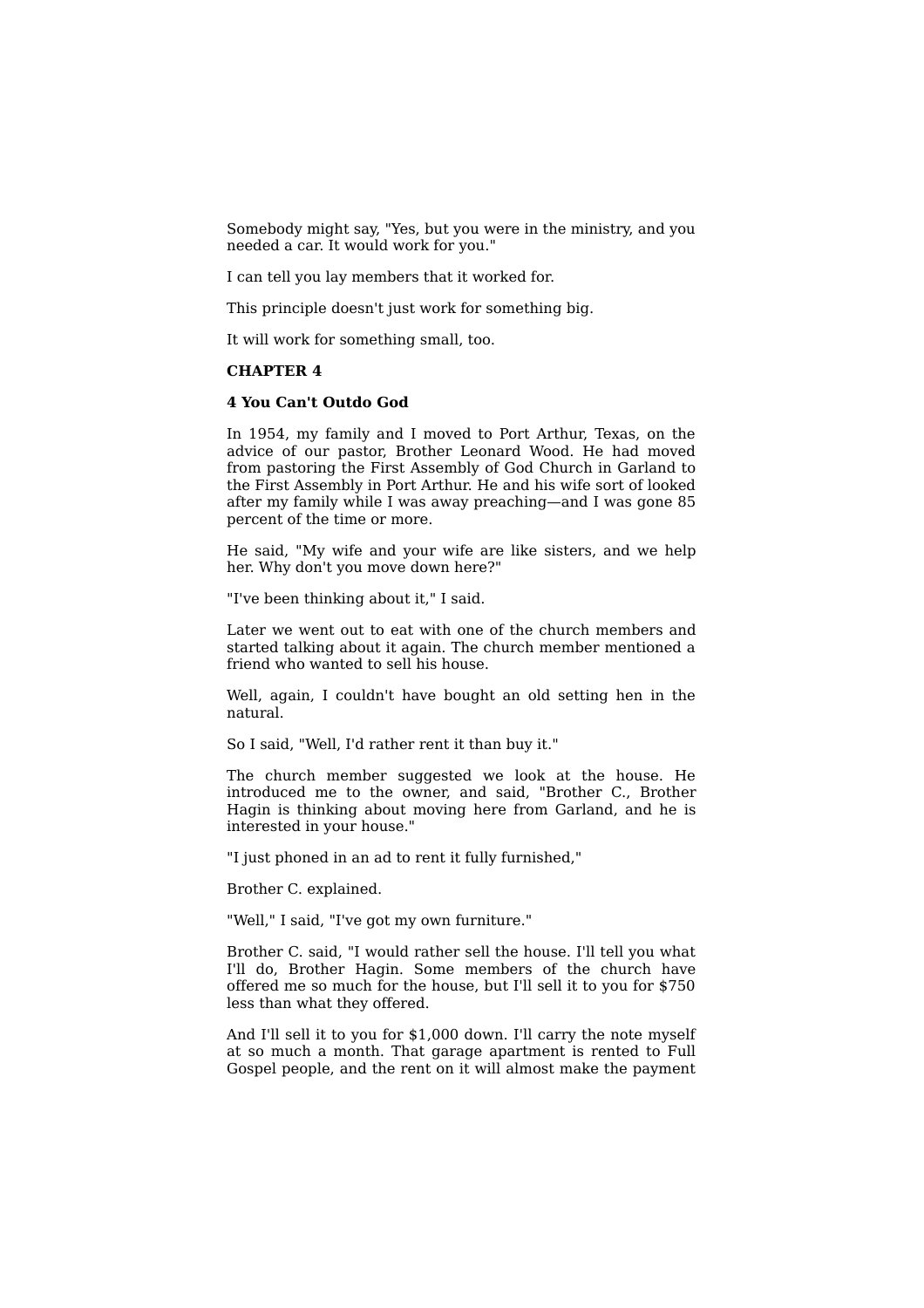for you."

I started to say, "Well, I don't have \$1,000. I can't borrow \$1,000." But I happened to remember this Scripture.

## I remembered **you can have what you say.**

I said, "All right. I'm saying it: Brother C., I will have \$1,000 for you in 10 days."

"Fine," he said, "Do you want to consider it sold?"

"Certainly," I said. I had really put myself on the spot.

But do you know what happened? The next day, the telephone rang in the parsonage, and Brother Wood said it was for me. I went to the phone and a woman said, "Is this Brother Hagin?"

"Yes," I said.

"This is Sister E.," she said. "Do you remember me?" "Yes."

"Well," she said, "I was praying last night, and God told me to give you \$500 and to loan you \$500."

I said, "I don't doubt it, sister. Bring it on over."

She came by the parsonage and handed me an envelope. It had ten \$100 bills in it.

Hallelujah to Jesus, you can't outdo God. If you will just believe and act on His Word, **you can have what you say.**

Let me give you this illustration in closing. My wife and I took our little niece Ruth into our home when she was 15. My sister's home was broken, and my sister had to go to work. Left alone, my niece got into the wrong company, so we took her in.

She was saved and filled with the Holy Spirit after she had been with us about a month. She began to teach Sunday School, because she had such a burden to work with children.

After she was graduated from high school, she went to work. Then my sister, who had remarried, moved to our town, and Ruth moved back home to live.

Ruth got out of church for a while. She met a young man where she worked, and married him. She told him, "I'm not in fellowship with God exactly, but I believe in speaking in tongues." He was a Baptist, but he pretended it was all right.

Just as soon as they were married, however, he said, "I'm the head of this house, and you're not going around any of those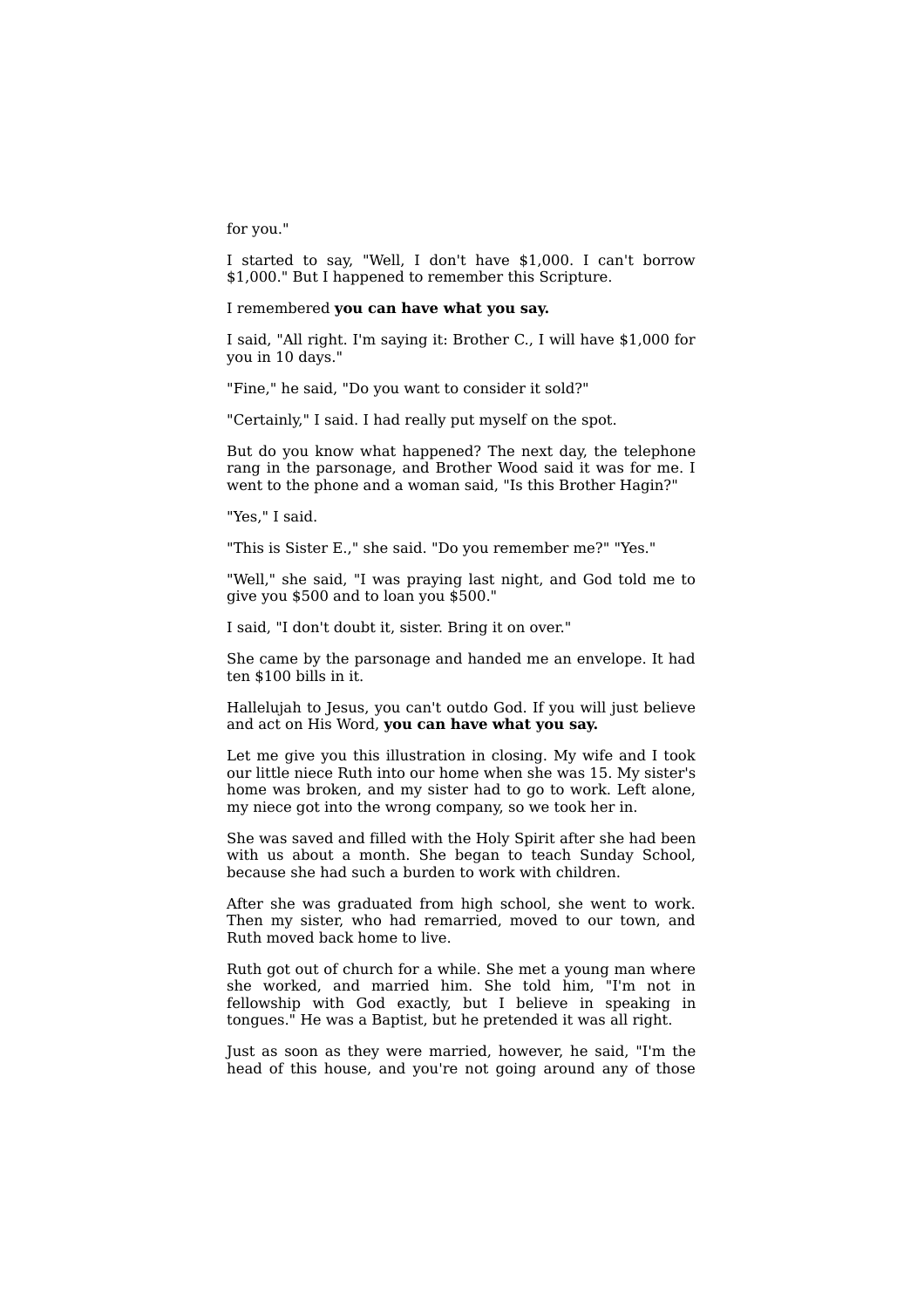tongue-talkers. That's the end of it." He treated us very coolly.

Ruth and Benny were living in Houston, and we were living in Port Arthur. One morning about 5

o'clock, the telephone rang. It was long distance. The woman on the other end was almost in hysterics. I couldn't understand who it was.

Finally I said, "Who is it? Who is it?" It was my sister. I said, "Either be quiet or talk so that I can understand you."

"Well," she said, "Ruth's baby was born, and they wouldn't let Benny or anybody see him. In fact, the doctor said the baby was born dead. Then the doctor returned and said, The baby isn't dead as we thought, but he will die. He can't live. And it would be best that none of the family ever sees him, because his head and face are all deformed."

She said, "Benny wanted me to telephone you and ask you to pray."

I said, "Now, Oleta, *'whosoever shall say and shall not doubt in his heart, but shall believe that those things which he saith shall come to pass; he shall have whatsoever he saith.'* The minute you hang up this phone, you turn and say, 'Benny, Uncle Ken said the baby will live and not die, and he will be all right.'"

"Oh, Ken, do you think so?" she said.

I said, "No, I don't think so. I know so."

She said, "He wanted me to phone and have you pray. Are you going to pray?"

"No," I said. "I'm not going to pray. There's no use to pray. I've already said it. Jesus said, 'You will have whatsoever you say.'"

"Well," she said, "Ruth wants Oretha to come."

I said, "I've got a day service, and I can't take her, but I'll get somebody else to take her."

Oretha and a friend arrived in Houston about 10 o'clock that morning. Benny ran down the steps of the hospital, threw his arms around my wife, hugged her, and said, "I'm a Pentecostal Baptist! I'm a Pentecostal Baptist! I'm a Pentecostal Baptist!'

He said, "Uncle Ken hadn't hung up that phone 10 minutes until the nurses came rushing out saying, "You can see the baby now! He's all right. While we were 36

standing looking at him, his head filled out as if it were a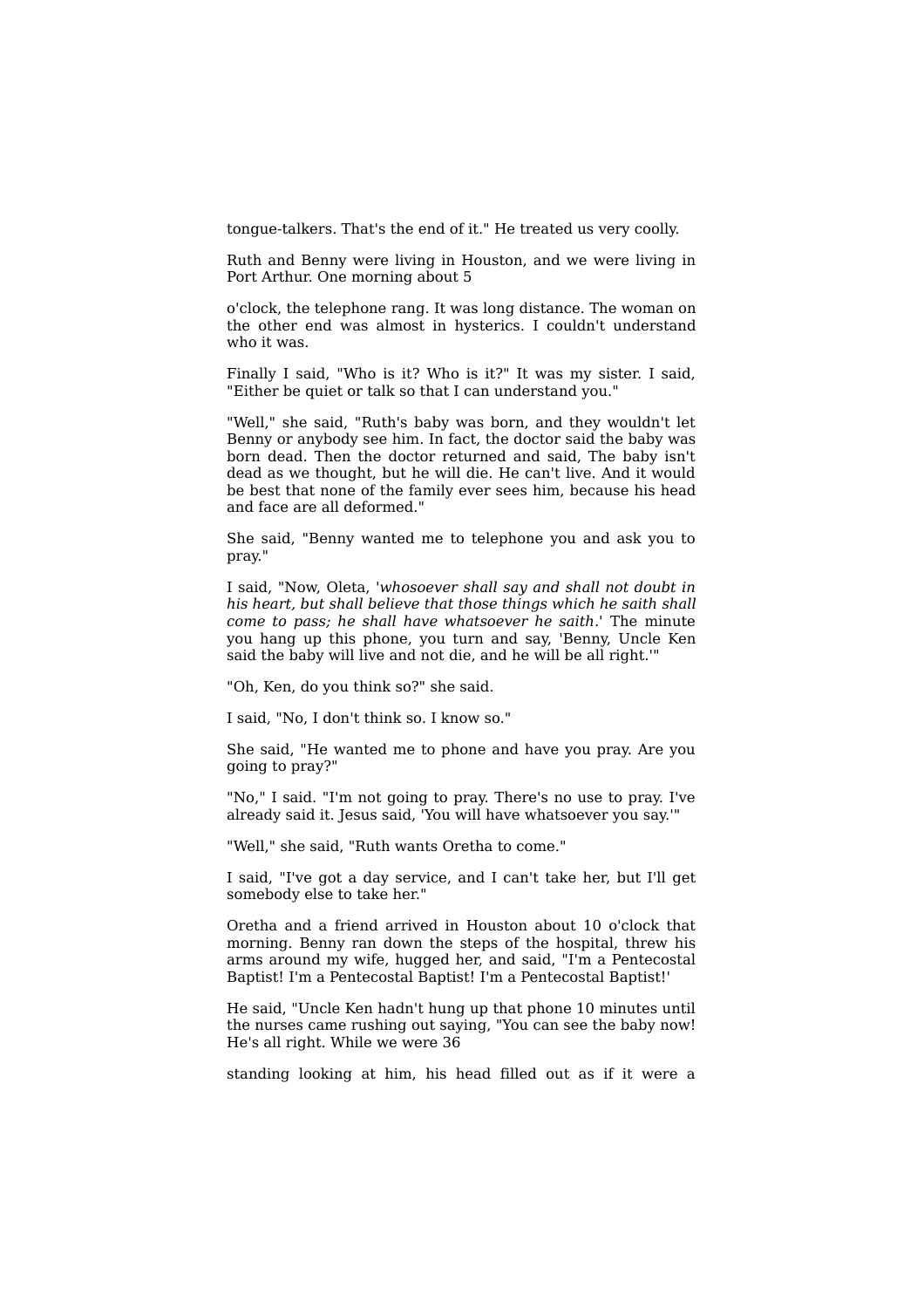balloon being blown up. And he's all right. He's going to live."'

You should see that boy today. He's a big fellow.

And you should see Benny today. Praise God He is a Pentecostal Baptist, filled with the Holy Spirit and speaking with other tongues.

# **Praise God, you can have what you say.**

## **A Sinner's Prayer to Receive Jesus as Savior**

Dear Heavenly Father,

I come to You in the Name of Jesus.

Your Word says, "... *him that cometh to me I will in no wise cast out"* (John 6:37), so I know You won't cast me out, but You take me in and I thank You for it.

You said in Your Word, *"Whosoever shall call upon the name of the Lord shall be saved"* (Rom. 10:13).

I am calling on Your Name, so I know You have saved me now.

You also said *"... if thou shalt confess with thy mouth the Lord Jesus, and shalt believe in thine heart that God hath raised him from the dead, thou shalt be saved. For with the heart man believeth unto righteousness; and with the mouth confession is made unto salvation"* (Rom. 10:9-10). I believe in my heart Jesus Christ is the Son of God. I believe that He was raised from the dead for my justification, and I confess Him now as my Lord.

Because Your Word says, *"... with the heart man believeth unto righteousness ..."* and I do believe with my heart, I have now become the righteousness of God in Christ (2 Cor. 5:21)... And I am saved!

Thank You, Lord!

Signed \_\_\_\_\_\_\_\_\_\_\_\_\_\_\_\_\_\_\_\_\_\_\_\_\_\_\_\_\_\_\_\_\_\_\_\_\_\_\_\_\_\_\_\_

Date